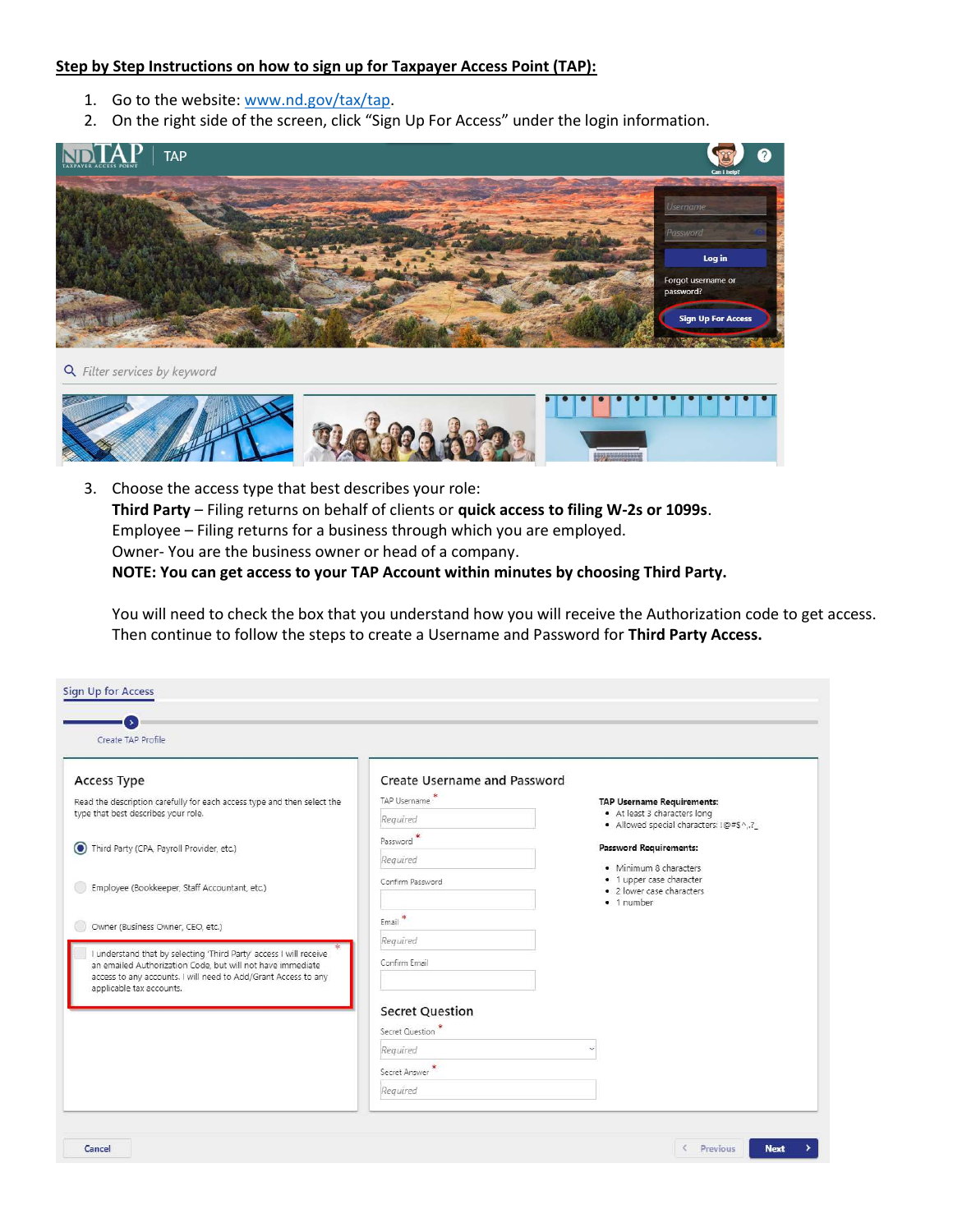4. Enter your contact information and click "Submit" to finalize your request for access.

|                                                                           | Contact Information                                                                                                                                                                                   |
|---------------------------------------------------------------------------|-------------------------------------------------------------------------------------------------------------------------------------------------------------------------------------------------------|
| <b>Contact Information</b>                                                |                                                                                                                                                                                                       |
| button.                                                                   | Enter the following contact information. This information will be used to create Third Party Access and will populate your profile in the system. To finalize your request, please click the 'Submit' |
| Name <sup>*</sup>                                                         |                                                                                                                                                                                                       |
| Required                                                                  |                                                                                                                                                                                                       |
| Email Address                                                             |                                                                                                                                                                                                       |
| withhold@nd.gov                                                           |                                                                                                                                                                                                       |
| Phone <sup>*</sup>                                                        | Ext.                                                                                                                                                                                                  |
| Required                                                                  |                                                                                                                                                                                                       |
|                                                                           |                                                                                                                                                                                                       |
|                                                                           |                                                                                                                                                                                                       |
|                                                                           |                                                                                                                                                                                                       |
|                                                                           |                                                                                                                                                                                                       |
|                                                                           |                                                                                                                                                                                                       |
|                                                                           |                                                                                                                                                                                                       |
|                                                                           |                                                                                                                                                                                                       |
|                                                                           |                                                                                                                                                                                                       |
|                                                                           | Unit                                                                                                                                                                                                  |
| Address<br>Country<br>USA<br>Street <sup>*</sup><br>Required<br>Unit Type |                                                                                                                                                                                                       |
| City <sup>*</sup>                                                         | State <sup>*</sup><br>Zip Code                                                                                                                                                                        |

5. After submitting your request, click the "Home" button.

## Confirmation

## Your Request Has Been Submitted

|                         | An email will be sent to you shortly at the email address you provided. The email includes an authorization code that is linked to the TAP Username and Password you provided, and is needed |
|-------------------------|----------------------------------------------------------------------------------------------------------------------------------------------------------------------------------------------|
|                         | to log in to Taxpayer Access Point for the first time.                                                                                                                                       |
| Summary of your request |                                                                                                                                                                                              |
| Request:                | Sign Up for Access                                                                                                                                                                           |
| <b>Access Type:</b>     | Third Party                                                                                                                                                                                  |
|                         | Confirmation #: 1-700-411-904                                                                                                                                                                |
| Username:               | Testy                                                                                                                                                                                        |
| Submitted:              | 12/23/2020 1:53:17 PM                                                                                                                                                                        |
|                         | If you have any questions regarding this request, please contact our office by email at TAPhelp@nd.gov or by phone at 701.328.1257 and reference the confirmation number identified above.   |